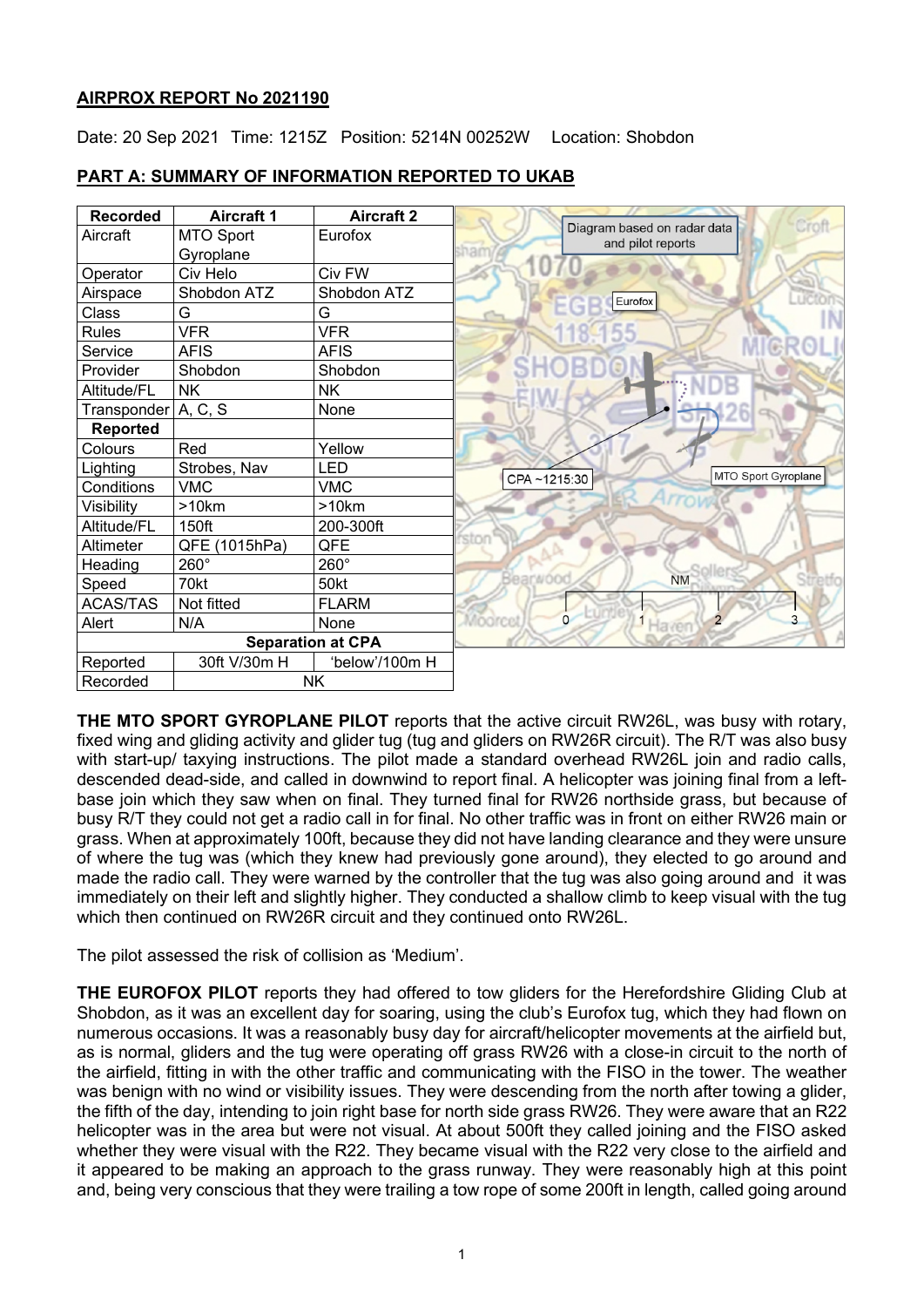and climbed to about 500/600ft. They then turned right and joined the glider/tug circuit approximately half way along the downwind leg. They could not remember whether they called downwind or not but when approaching the point to turn on to the right base-leg, they were stung by a wasp on their right forearm. This was of course a little distracting, particularly because they couldn't brush it off their arm at first and when they did, it left its sting behind. It was quite painful and their arm began to throb. As they turned onto final approach, they became aware of an autogyro ahead of them, slightly below and to their right, but not so close that they considered there was any immediate risk of a collision, as their speeds were quite similar and they were both flying the runway track. They discovered later that the other pilot was conducting a go-around. It is possible that they missed a call from the FISO relating to the autogyro, because of being distracted, but considered the best course of action was to move over to be above the main runway, whilst applying full power to climb away, again being very aware of the tow rope behind the tug. They knew the tug could well outclimb the autogyro, and they climbed rapidly to 1000ft above the runway to clear any possible conflict, re-joined the glider circuit and continued to land normally. They were aware that there were no gliders in the circuit at this time. They did not consider there to have been a risk of collision because the gyroplane was ahead of them, to the right and below and they climbed ahead on runway heading to remain clear of it.

A while later, they met the autogyro pilot as they came down from the tower after speaking to the FISO. The other pilot reported that the FISO thought they should file an Airprox, which they declined to do, as they both thought there had not been a risk of collision. The Eurofox pilot then went to speak to the FISO, telling them of the event as described above and telling them that they didn't think there had been any risk of a collision. The FISO then said that the aircraft had "*lost separation".* They were a little surprised at this as it was a FISO, not an Air Traffic Controller and without radar information, and they couldn't see how the FISO could determine this as their perspective from the tower meant that because the Eurofox was behind the autogyro in the FISO's line of sight, it would have been very difficult for the FISO to visually judge the distance between the two aircraft.

The pilot assessed the risk of collision as 'None'.

**THE SHOBDON FISO** reports the [Eurofox C/S] was operating on the airfield as the glider tug, using RW26 grass with the right-hand glider circuit. Other aircraft were using the powered left-hand circuit for RW26, including a gyroplane. At approximately 1213 [Eurofox C/S] reported downwind, just after a visiting R22 helicopter had reported final for RW26 grass and had been given landing information by the AFISO. They gave [Eurofox C/S] this information and they appeared to extend their downwind leg as a result, but then turned onto base-leg and then final while the R22 was still on short final. They alerted the [Eurofox pilot] to this, and they went around. The [gyroplane C/S] reported downwind and was asked to report final. At around 1215 [Eurofox C/S] again reported downwind, and was shortly thereafter seen to be on a close-in base-leg and turning final at the same time as [gyroplane C/S] was observed to be on final. The gyroplane pilot had not yet been heard to make a final call. The two aircraft appeared to be close together on the final approach at approximately 150-200ft and so the FISO warned [Eurofox C/S] of the gyroplane. Both aircraft then went around. In talking to both pilots afterwards they stated that neither had seen the other until they went around.

## **Factual Background**

The weather at Shawbury was recorded as follows:

METAR EGOS 201150Z 34007KT 9999 FEW032 18/10 Q1025 NOSIG RMK BLU BLU=

#### **Analysis and Investigation**

## **CAA ATSI**

The MTO Sport Gyroplane (GYRO) had been operating VFR to the south-east of Shobdon airfield, whilst the Eurofox was operating as a glider tug.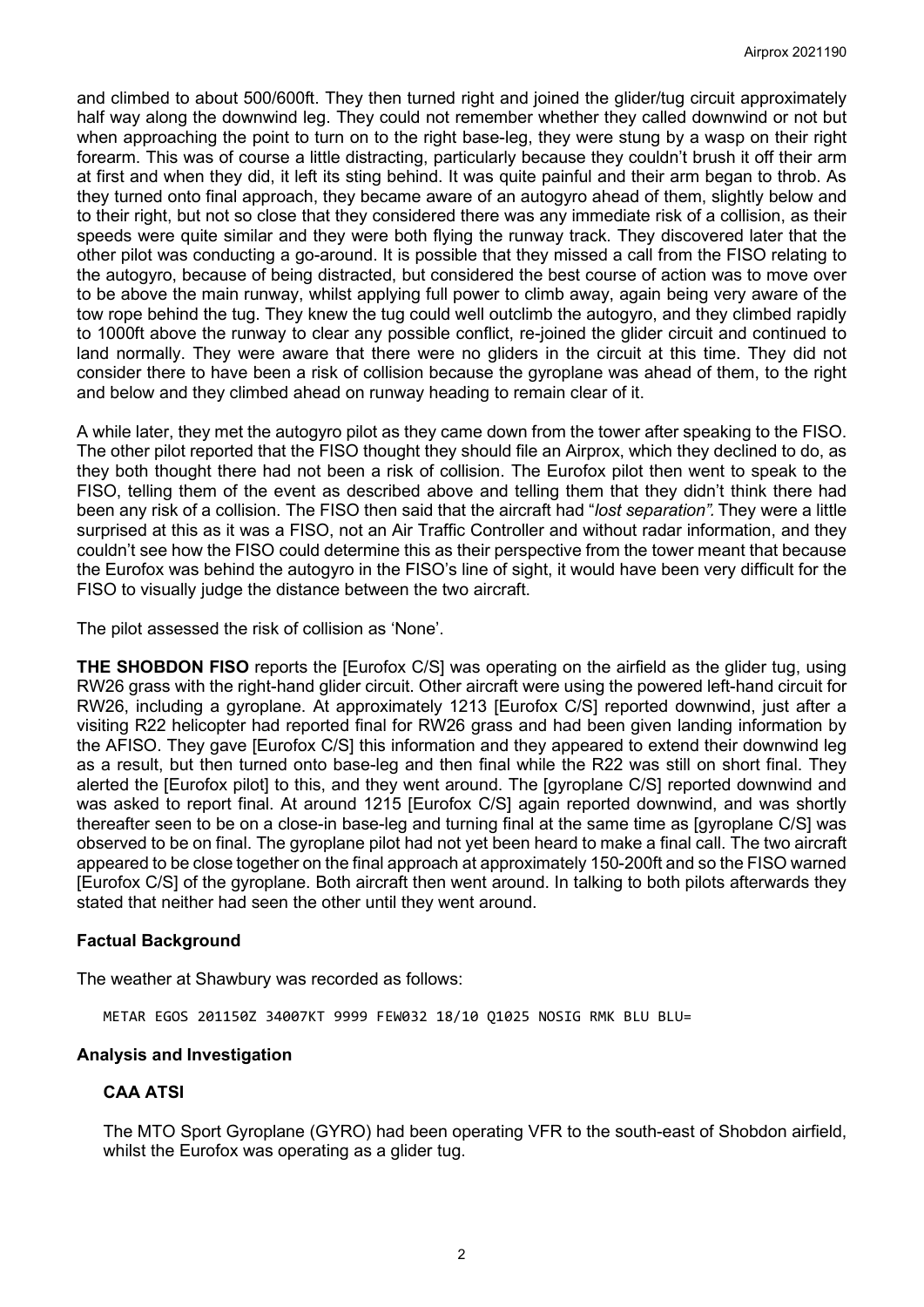At (approximately) 1206:14 the pilot of the GYRO called the Shobdon AFISO advising that they were 5NM to the south east at 3000ft and ready for rejoin. The AFISO requested they report overhead for a left-hand circuit to RW26 which was acknowledged by the pilot. 45sec later the pilot of the Eurofox called ready for departure and subsequently departed from the grass runway to the north of RW26. The AFISO then spoke to a transit aircraft which was requesting a Basic Service and intending to fly through the airfield overhead at 3600ft. The AFISO advised them about the gliding activity and a "moderately busy airfield".

At 1207:24 the pilot of an R22 reported at 5NM and a left-base join for RW26 was agreed, with the pilot requested to report left-base.

At 1211:10 the pilot of the GYRO reported in the overhead at 2000ft and advised that they were descending deadside. The AFISO requested a downwind call which was acknowledged by the pilot.

At 1212:48 the pilot of the R22 reported turning final (no left base call). The AFISO acknowledged this and asked if they were making an approach to "northside grass" which the R22 pilot confirmed.

At 1213:25 the pilot of the GYRO reported downwind. The AFISO requested a call on final and asked; "are you visual with the R22 on final?" which the GYRO pilot advised that they were not.

At 1213:43 the Eurofox pilot reported right base for "26 north grass". The AFISO replied; "roger report final, er – you visual with the R22 final and given landing information for north grass runway?". The Eurofox pilot replied; "er negative visual". The AFISO advised "roger, he's approximately one mile", to which the Eurofox pilot replied "yeah, I'm quite close in".

Immediately following this another aircraft called for start and departure information. There was a pause before, at 1214:28 the AFISO returned to the Eurofox pilot and asked again "are you visual with the helicopter short final 26 north grass". The Eurofox pilot replied "er, affirm I'll have to go round".

The AFISO was then occupied with the aircraft calling for the airfield information and passing further routing instructions to the R22 on the airfield.

At 1215:22 the Eurofox pilot reported "late downwind again for 26 north grass" and was requested to report final by the AFISO. The AFISO then issued taxi instructions to the previous aircraft and more instructions to the R22 on the airfield.

At 1215:55 the pilot of the Eurofox made a call which could not be deciphered but possibly another "go-around" call. The AFISO immediately called the pilot of the GYRO and advised them; "(GYRO callsign) – (Eurofox callsign) on short finals for north grass. The next transmission was garbled as two separate pilots transmitted simultaneously and so it could not be deciphered. The AFISO then advised; "(GYRO callsign) – (Eurofox callsigns) going around to your left as well", which the pilot of the GYRO acknowledged. It is assumed from the pilot reports that the Airprox took place at this time.

At 1217:14 the pilot of the Eurofox called downwind right hand again for "26 north grass" and was advised by the AFISO that "(GYRO callsign) also downwind in the?? circuit". The AFISO then asked the GYRO pilot "are you wanting the main?" The GYRO pilot replied; "just turning er downwind 26 ???". The AFISO replied "affirm – are you for the main?" The GYRO pilot replied: "I'd prefer the north side grass and I'm happy to extend downwind". The AFISO advised them that "(Eurofox callsign) is also mid-point downwind for north side grass – are you going to be number 2 to him?". The GYRO pilot confirmed that they would be, and that they were visual with the Eurofox.

ATSI had access to reports from both pilots and the AFISO, but no investigation report was received from Shobdon ATC.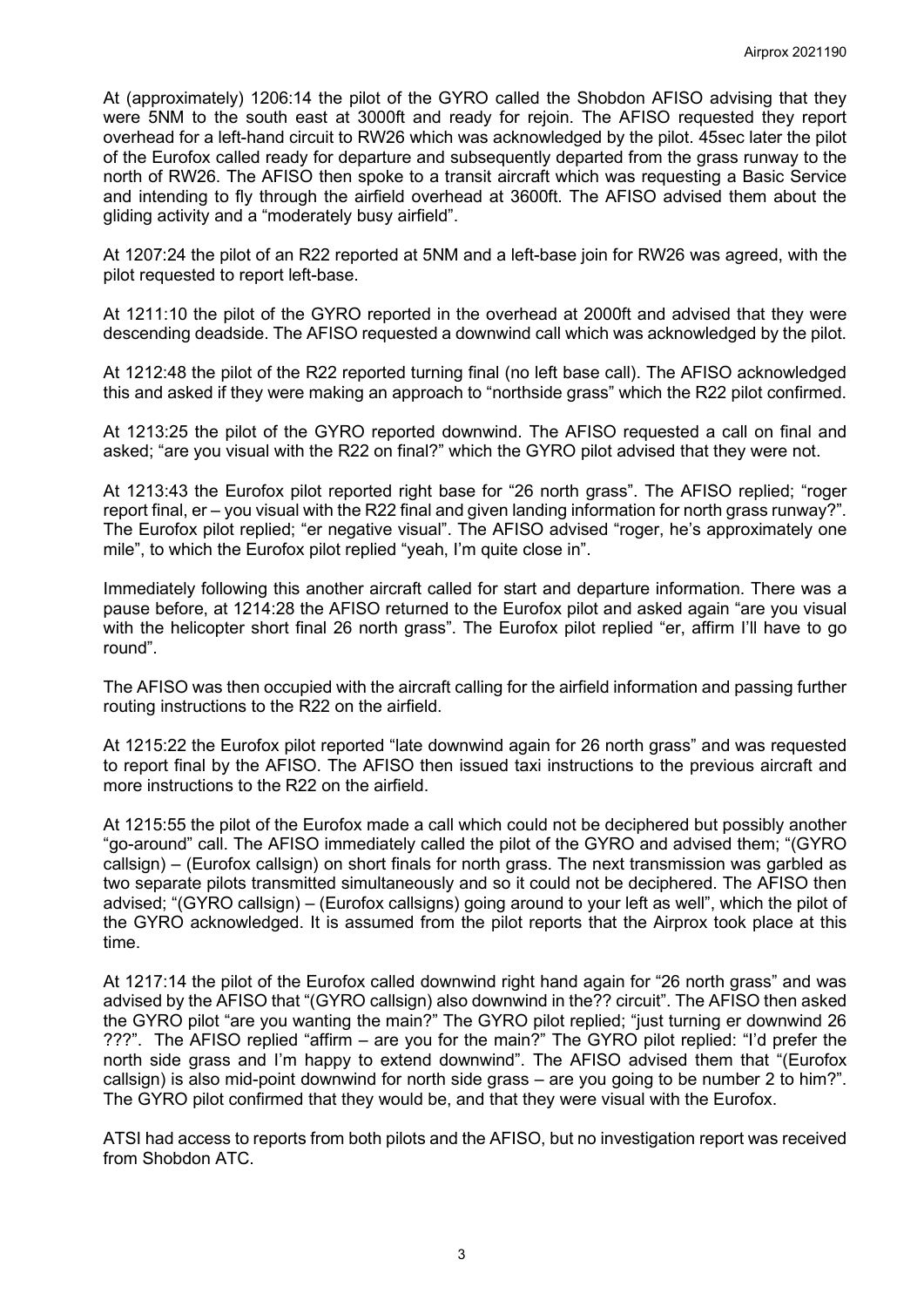ATSI reviewed the area radar replay and did not see a contact that could be associated with the Eurofox. The GYRO was identifiable, but a second contact observed at the time was not identifiable, did not manoeuvre in a manner consistent with the report from the Eurofox pilot and also appeared to be prone to "jitter". It was considered equally possible that the contact was associated with a previously landing aircraft which was transponding, (but unidentifiable), and which was manoeuvring on the ground for a number of minutes following landing. The RTF supplied by Shobdon ATC did not have a time-code injection, and the timing given was believed to be up to 2 minutes slow . Times given in this report are estimated after correlation with the radar replay.

The AFISO was dealing with, amongst other things three inbound aircraft, all carrying out different joins. The Eurofox coming in direct to right-base having dropped a tow to the north. The R22 was joining direct to left-base, and the GYRO making an overhead join.

When the GYRO pilot called downwind the AFISO mentioned the R22 on final approach to them. However, when the Eurofox pilot then called on right-base, (their first call in the circuit), the AFISO only mentioned the R22 on final approach and not the GYRO.

The R22 pilot had been requested to report on left-base but didn't report until on final approach. It cannot be determined if the Eurofox pilot might have benefited from that left-base call, with the R22 call on final approach representing the first call made in the circuit by the R22 pilot. It appears that the Eurofox pilot did not become visual with the R22 in time for them to position behind, and they did report that they were "quite close in", and so they elected to go-around for the first time.

When the Eurofox pilot reported downwind after their first go around, no Traffic Information on the GYRO was passed by the AFISO. The GYRO pilot did not call on base, (having been requested only to report final from downwind by the AFISO). No call on final was heard from the pilot of the GYRO although there were two simultaneous transmissions which were garbled at the point at which the GYRO would have been on finals with the Eurofox on base-leg. It appears that the proximity of these two aircraft on final approach led to the go-around of both, and the filing of an Airprox report. The AFISO did pass reciprocal Traffic Information to both pilots during this period.

The AFISO report confirmed the events as above, and that "in talking to both pilots afterwards, they stated that neither had seen the other until they went around".

The pilot of the GYRO reported positioning visually behind the R22 and being aware of, but not visual with, the Eurofox. They reported being unable to make a call on final approach due to "busy R/T", and still being unsure of the position of the Eurofox elected to go-around. It appears that the GYRO pilot then became visual with the Eurofox having been advised by the AFISO that the Eurofox was also going around on their left.

The pilot of the Eurofox reported being aware of the presence of the R22 but not its exact position. When they reported on left-base they were advised about the R22 on final by the AFISO and so looked to their left up final approach. It wasn't until they subsequently turned final that they became visual with the R22 ahead of them already. On their second approach it appears that they weren't aware of the presence of the GYRO until they reported final and saw that aircraft ahead of them.

The unit did state, in subsequent correspondence with the CAA inspector, that as a result of a local investigation they determined that the circuits flown by the tug pilot were leading it into conflict with aircraft established on final. Whilst the matter was to be taken to the airfield Safety Group, they had in the meantime instructed the tug pilots to "fly wider circuits to enable them to have visual contact with traffic on base and final."

#### **Conclusion**

The R22 pilot did not make a call on left-base as requested by the AFISO, following which the Eurofox pilot went around. The Traffic Information passed by the AFISO was good and appeared to help resolve the confliction between those aircraft.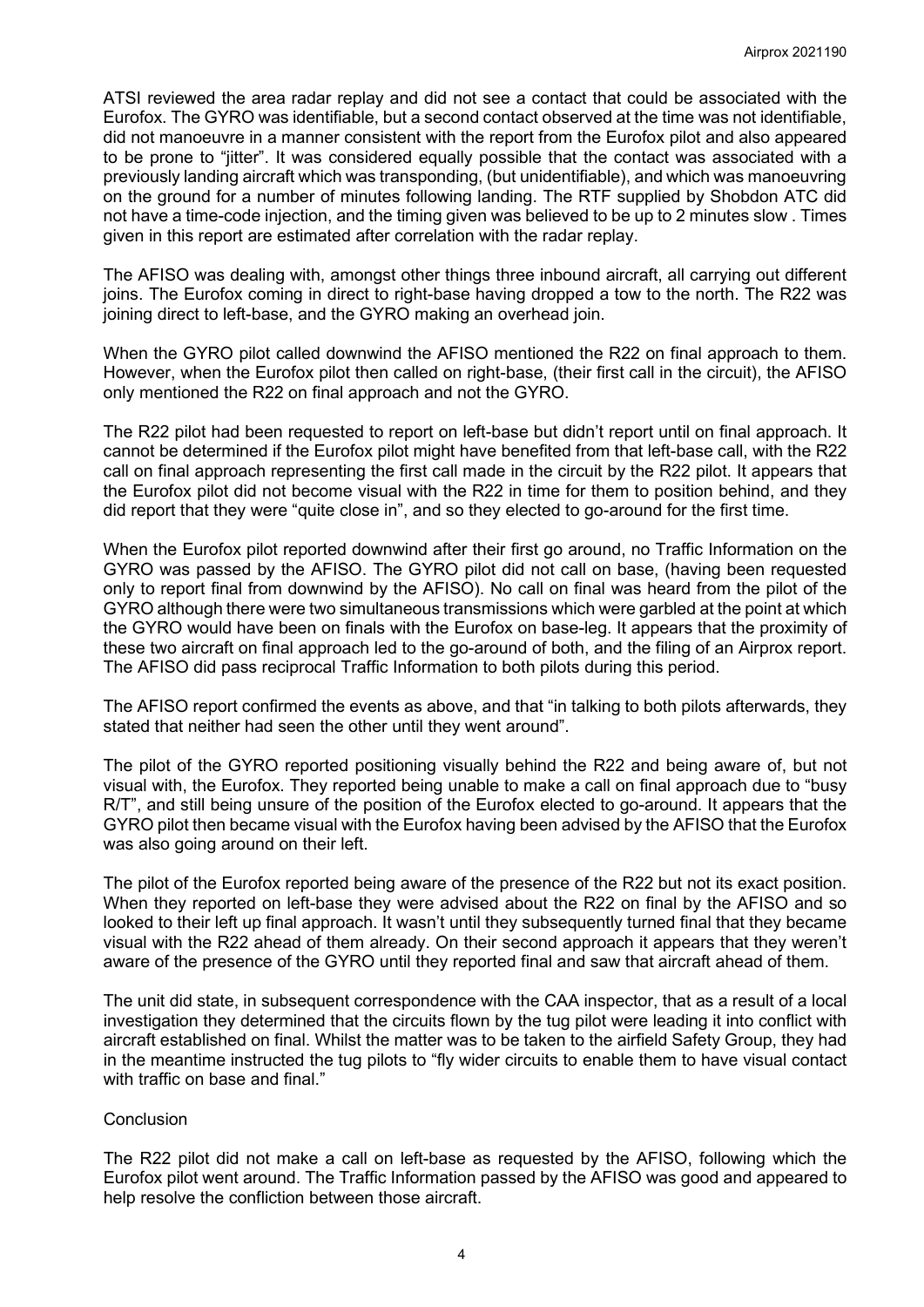The AFISO did however then miss a couple of opportunities to pass sufficient Traffic Information to enhance the situational awareness of the pilots of the Eurofox and GYRO, and to facilitate better integration of those aircraft within the circuit.

As suggested by Shobdon ATC, the circuit pattern flown by the Eurofox pilot may have given them little time to acquire visual contact with other aircraft in the circuit to facilitate effective integration.

CAP797 Flight Information Service Officer Manual, on the subject of Traffic Information requires (Section 2, Chapter 8):

"Whilst generic traffic information provided to a pilot may be useful to indicate how busy the aerodrome environment is, as the pilot gets closer to the aerodrome and is required to integrate with other traffic, specific traffic information is needed in order to achieve a safe, orderly and expeditious flow of air traffic and to assist pilots in preventing collisions."

#### and

"Traffic information shall be described so as to be easily identified by the pilot."

Shobdon ATC is reminded of their obligations under Regulation (EU) 376/2014 as retained (and amended in UK domestic law) under the European Union (Withdrawal) Act 2018, Article 4, paragraphs 6(d) and 7, to submit a mandatory occurrence report, within 72 hours of when they are first made aware of an occurrence, and to conduct an analysis of the occurrence, in order to identify any safety hazards, followed by submission of follow up reports, in accordance with the 30 day and 3 month timescales contained in Article 11 of the regulation.

## **UKAB Secretariat**

The MTO Sport Gyroplane and Eurofox pilots shared an equal responsibility for collision avoidance and not to operate in such proximity to other aircraft as to create a collision hazard.<sup>[1](#page-4-0)</sup> An aircraft operated on or in the vicinity of an aerodrome shall conform with or avoid the pattern of traffic formed by other aircraft in operation.<sup>[2](#page-4-1)</sup>

## **Summary**

An Airprox was reported when an MTO Sport Gyroplane and a Eurofox flew into proximity in the Shobdon visual circuit at approximately 1215Z on Monday 20<sup>th</sup> September 2021. Both pilots were operating under VFR in VMC, both were in receipt of an AFIS from Shobdon.

## **PART B: SUMMARY OF THE BOARD'S DISCUSSIONS**

Information available consisted of reports from both pilots, radar photographs/video recordings and a report from the AFISO involved. Relevant contributory factors mentioned during the Board's discussions are highlighted within the text in bold, with the numbers referring to the Contributory Factors table displayed in Part C.

Due to the exceptional circumstances presented by the coronavirus pandemic, this incident was assessed as part of a 'virtual' UK Airprox Board meeting where members provided a combination of written contributions and dial-in/VTC comments.

The Board first discussed the actions of the Gyroplane pilot. They had joined the busy circuit and would have been able to hear the calls from other pilots in the circuit however, they were not given any specific information on the Eurofox (**CF8**). They made a normal downwind call, but were unable to get in a final call and so elected to conduct a go-around. At this point they were given Traffic Information on the

<span id="page-4-0"></span><sup>1</sup> (UK) SERA.3205 Proximity.

<span id="page-4-1"></span> $2$  (UK) SERA.3225 Operation on and in the Vicinity of an Aerodrome.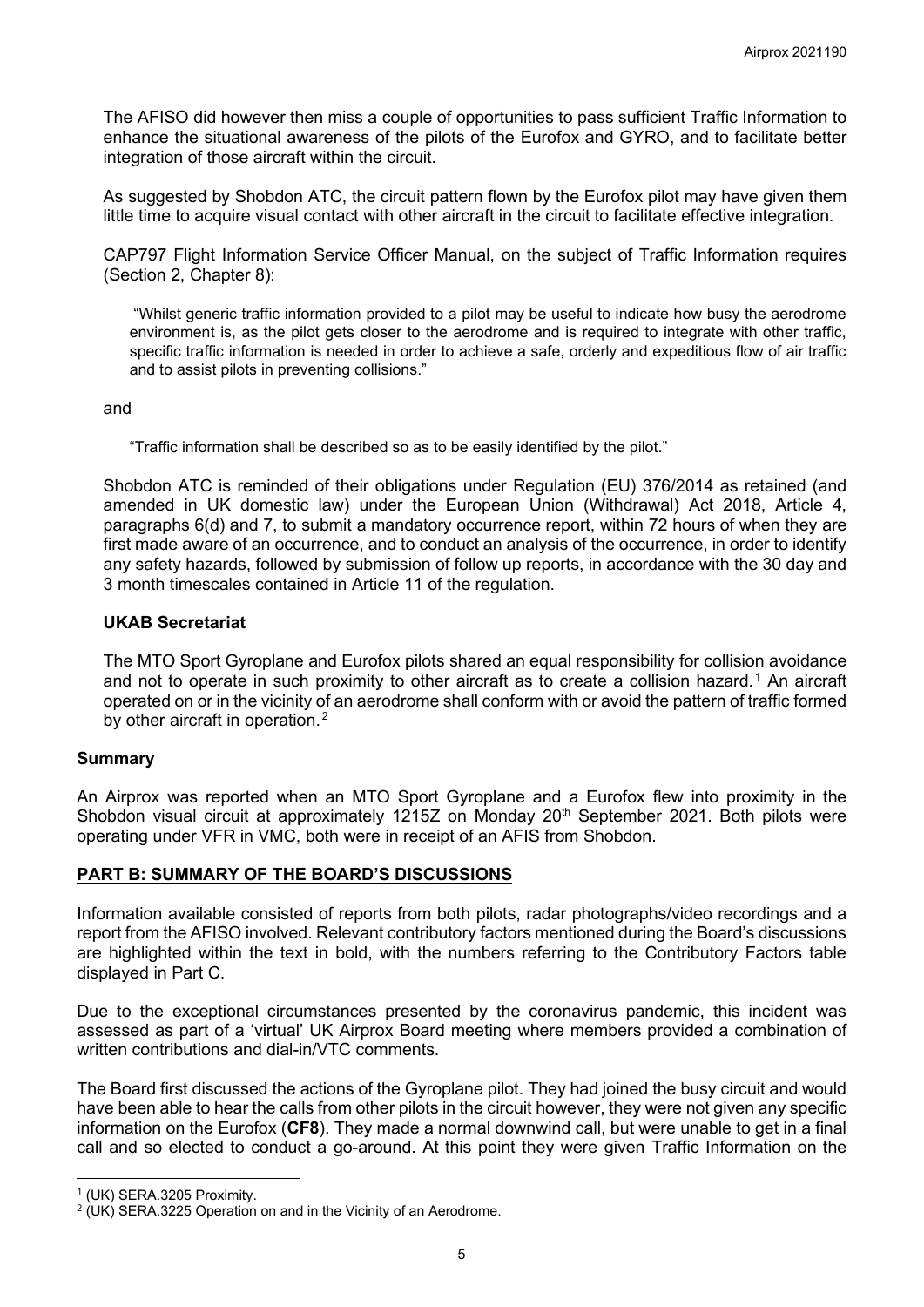Eurofox by the AFISO and saw the Eurofox as it also conducted a go-around, which members considered to be a late sighting (**CF11**).

Turning to the actions of the Eurofox pilot, they had joined the busy visual circuit and had already conducted a go-around due to an R22 on final. Members thought that the pilot was probably focused on a quick landing and turnaround and would have been conscious of the trailing tow rope, but in turning to fly a tighter second circuit the Eurofox pilot set up the conditions for the Airprox (**CF5**). In not flying the full circuit, the pilot did not allow themselves enough time to fully appreciate the traffic situation (**CF6**). They did not receive Traffic Information from the AFISO and as the Gyroplane pilot had not managed to make a final call, did not have specific situational awareness that it was also on final (**CF8**). Furthermore, the EC on the Eurofox could not detect the Gyroplane's transponder (**CF9**). However, still members thought that because the Gyroplane was already established on final in the circuit, it was for the Eurofox pilot to have integrated with it (**CF4**, **CF7**). Noting that the pilot reported being distracted following a wasp sting (**CF10**) members thought that it was a lesson to all that when the unexpected happens, it is usually better to reset and re-focus rather than continue when distracted and thought that with the benefit of hindsight the Eurofox pilot perhaps should have gone around at that point, but that in continuing they flew close enough to cause the Gyroplane pilot concern (**CF12**).

When looking at the actions of the AFISO members acknowledged that it was a very busy visual circuit which was made more complicated by the different aircraft types and the glider towing. Nevertheless, they noted the comments by CAA ATSI that the AFISO had missed opportunities to inform both pilots about each other (**CF1**) and had not provided Traffic Information to the Eurofox on the Gyroplane when it turned downwind (**CF2**). The Gyroplane pilot reported that they were unable to make the final call because the frequency was so busy and the AFISO did not detect the conflict until both pilots were already on the go-around (**CF3**). Members were heartened to hear that Shobdon had reviewed their procedures and would encourage tug pilots to fly wider circuits in the future.

When determining the risk, members did not have the benefit of a radar replay and so did not know the exact separation between the two aircraft. The pilot reports had differing estimates of the separation and the risk of the encounter. Some members thought that there had been a risk of collision given the geometry of the two aircraft as they both turned onto final, however others countered that the Eurofox pilot was visual with the Gyroplane as they elected to go-around, and was behind and out-climbing the Gyroplane, therefore there had been no risk of collision. The latter view prevailed and members agreed that there had been no risk of collision but safety had been degraded; Risk Category C.

# **PART C: ASSESSMENT OF CONTRIBUTORY FACTORS AND RISK**

#### Contributory Factors:

|                | 2021190                                  |                                                                |                                                                                    |                                                          |  |  |  |  |  |  |  |  |
|----------------|------------------------------------------|----------------------------------------------------------------|------------------------------------------------------------------------------------|----------------------------------------------------------|--|--|--|--|--|--|--|--|
| CF.            | <b>Factor</b>                            | <b>Description</b>                                             | <b>ECCAIRS Amplification</b>                                                       | <b>UKAB Amplification</b>                                |  |  |  |  |  |  |  |  |
|                |                                          | <b>Ground Elements</b>                                         |                                                                                    |                                                          |  |  |  |  |  |  |  |  |
|                |                                          | • Regulations, Processes, Procedures and Compliance            |                                                                                    |                                                          |  |  |  |  |  |  |  |  |
| 1              | Human<br>Factors                         | • ATM Regulatory Deviation                                     | An event involving a deviation from<br>an Air Traffic Management<br>Regulation.    | Regulations and/or procedures not<br>fully complied with |  |  |  |  |  |  |  |  |
|                |                                          | • Situational Awareness and Action                             |                                                                                    |                                                          |  |  |  |  |  |  |  |  |
| $\overline{2}$ | Human<br>Factors                         | Traffic<br>Information<br><b>ANS</b><br>$\bullet$<br>Provision | Provision of ANS traffic information                                               | TI not provided, inaccurate, inadequate,<br>or late      |  |  |  |  |  |  |  |  |
| 3              | Human<br>Factors                         | • Conflict Detection - Detected<br>Late                        | An event involving the late<br>detection of a conflict between<br>aircraft         |                                                          |  |  |  |  |  |  |  |  |
|                |                                          | <b>Flight Elements</b>                                         |                                                                                    |                                                          |  |  |  |  |  |  |  |  |
|                |                                          | • Regulations, Processes, Procedures and Compliance            |                                                                                    |                                                          |  |  |  |  |  |  |  |  |
| 4              | Human<br>Factors                         | • Use of policy/Procedures                                     | Events involving the use of the<br>relevant policy or procedures by<br>flight crew | Regulations and/or procedures not<br>complied with       |  |  |  |  |  |  |  |  |
|                | <b>• Tactical Planning and Execution</b> |                                                                |                                                                                    |                                                          |  |  |  |  |  |  |  |  |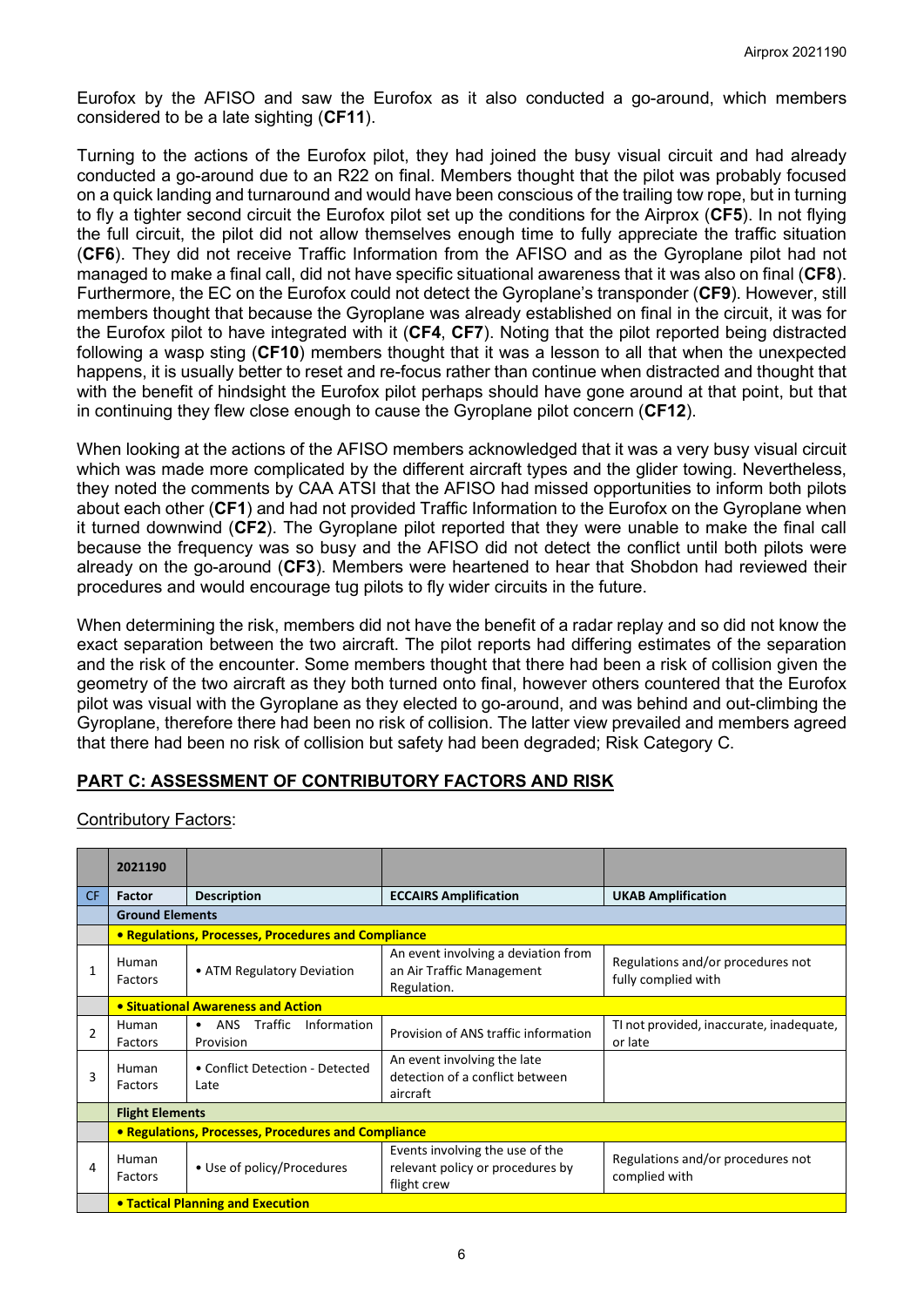| 5              | Human<br>Factors | • Action Performed Incorrectly                                 | Events involving flight crew<br>performing the selected action<br>incorrectly                                                                            | Incorrect or ineffective execution                                  |  |  |  |  |  |
|----------------|------------------|----------------------------------------------------------------|----------------------------------------------------------------------------------------------------------------------------------------------------------|---------------------------------------------------------------------|--|--|--|--|--|
| 6              | Human<br>Factors | • Insufficient Decision/Plan                                   | Events involving flight crew not<br>making a sufficiently detailed<br>decision or plan to meet the needs<br>of the situation                             | Inadequate plan adaption                                            |  |  |  |  |  |
| $\overline{7}$ | Human<br>Factors | • Monitoring of Environment                                    | Events involving flight crew not to<br>appropriately monitoring the<br>environment                                                                       | Did not avoid/conform with the<br>pattern of traffic already formed |  |  |  |  |  |
|                |                  | • Situational Awareness of the Conflicting Aircraft and Action |                                                                                                                                                          |                                                                     |  |  |  |  |  |
| 8              | Contextual       | • Situational Awareness and<br><b>Sensory Events</b>           | Events involving a flight crew's<br>awareness and perception of<br>situations                                                                            | Pilot had no, late or only generic,<br><b>Situational Awareness</b> |  |  |  |  |  |
|                |                  | • Electronic Warning System Operation and Compliance           |                                                                                                                                                          |                                                                     |  |  |  |  |  |
| 9              | Technical        | • ACAS/TCAS System Failure                                     | An event involving the system<br>which provides information to<br>determine aircraft position and is<br>primarily independent of ground<br>installations | Incompatible CWS equipment                                          |  |  |  |  |  |
|                | • See and Avoid  |                                                                |                                                                                                                                                          |                                                                     |  |  |  |  |  |
| 10             | Human<br>Factors | • Distraction - Job Related                                    | Events where flight crew are<br>distracted for job related reasons                                                                                       |                                                                     |  |  |  |  |  |
| 11             | Human<br>Factors | • Identification/Recognition                                   | Events involving flight crew not fully<br>identifying or recognising the reality<br>of a situation                                                       | Late sighting by one or both pilots                                 |  |  |  |  |  |
| 12             | Human<br>Factors | • Incorrect Action Selection                                   | Events involving flight crew<br>performing or choosing the wrong<br>course of action                                                                     | Pilot flew close enough to cause<br>concern                         |  |  |  |  |  |

#### Degree of Risk: C.

#### Safety Barrier Assessment<sup>[3](#page-6-0)</sup>

In assessing the effectiveness of the safety barriers associated with this incident, the Board concluded that the key factors had been that:

## **Ground Elements:**

**Regulations, Processes, Procedures and Compliance** were assessed as **partially effective** because the AFISO had missed opportunities to inform both pilots about each other.

**Situational Awareness of the Confliction and Action** were assessed as **partially effective** because the AFISO did not provide sufficient Traffic Information.

#### **Flight Elements:**

**Regulations, Processes, Procedures and Compliance** were assessed as **partially effective** because the Eurofox pilot did not conform with the other circuit traffic.

**Tactical Planning and Execution** was assessed as **partially effective** because in flying a tight circuit following the first go-around, the Eurofox pilot did not sufficiently integrate with the Gyroplane.

**Situational Awareness of the Conflicting Aircraft and Action** were assessed as **partially effective** because the Eurofox pilot did not have any situational awareness that the Gyroplane was also on final, and the Gyroplane pilot only had generic situational awareness about the Eurofox.

<span id="page-6-0"></span><sup>&</sup>lt;sup>3</sup> The UK Airprox Board scheme for assessing the Availability, Functionality and Effectiveness of safety barriers can be found on the [UKAB Website.](http://www.airproxboard.org.uk/Learn-more/Airprox-Barrier-Assessment/)